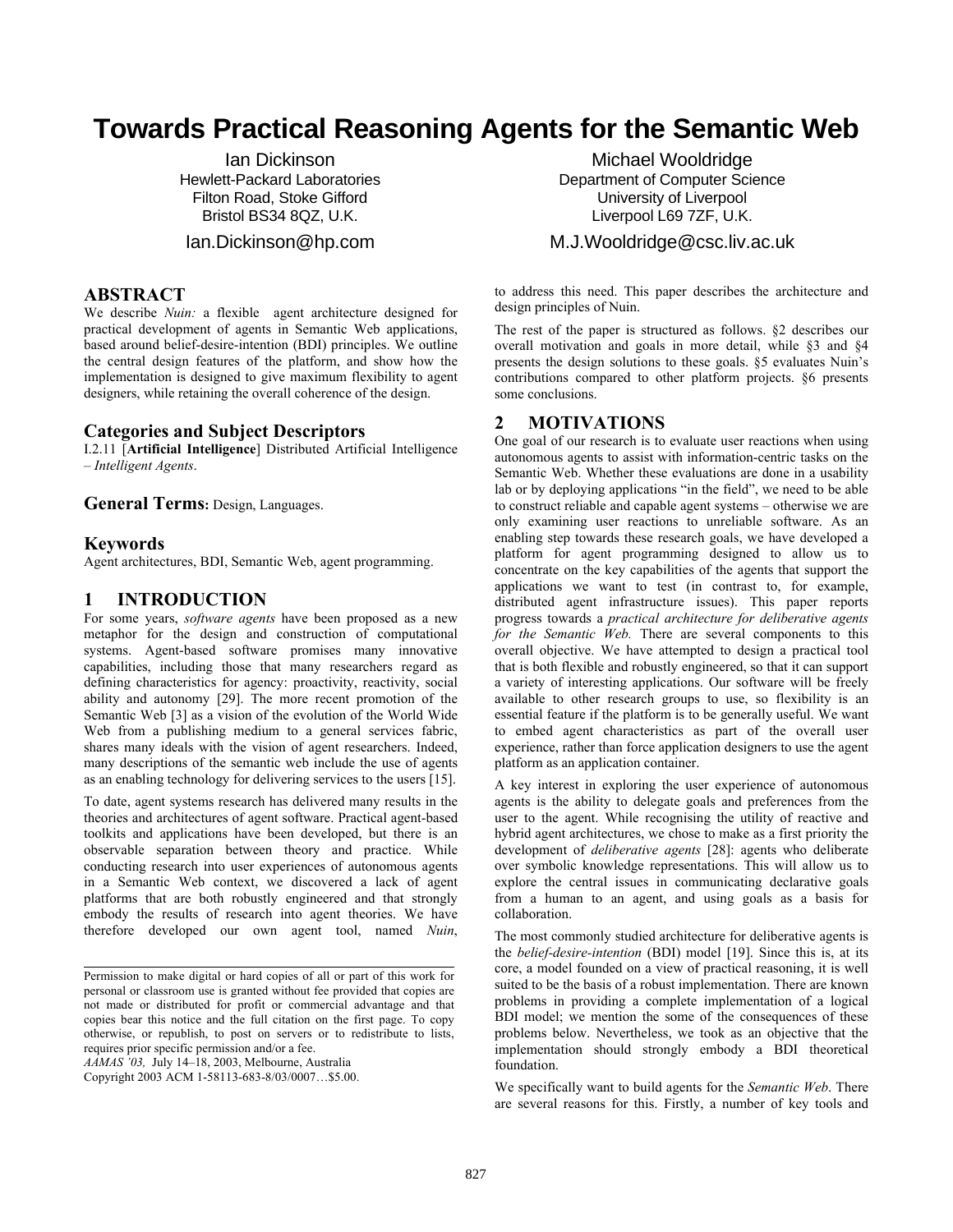techniques likely to be of use to a deliberative agent are being developed under the aegis of Semantic Web research. In particular, we note the increasing prevalence of ontology design tools, ontology reasoners and persistent RDF [30] stores among others. Secondly, if it delivers on its promise, the Semantic Web will make available a variety of sources of knowledge for use by agents. The use of abstract or toy domains as a vehicle for demonstrating agent capabilities reduces the impact of the demonstration, but more importantly does not provide a suitable context for conducting realistic experiments with users. Finally, it can be hoped that the drive for the Semantic Web will provide a 'gravity well' which will pull a variety of agent tools and applications into closer collaboration.

We distil these top-level goals into the following design principles:

- 1. Base the agent design on accepted BDI theory
- 2. Use good software engineering practices to engineer a solid platform enabling robust agent applications;
- 3. Embed the agent capabilities in the end-user application, not vice-versa;
- 4. Re-use existing tools and standards where applicable;
- 5. Design the architecture to interoperate with the emerging standards and tools of the Semantic Web.

In order to make use of existing tools, and to minimise dependencies on the underlying operating system, our software is written in Java™.

# **3 OUTLINE OF APPROACH**

### **3.1 BDI Foundations**

We wish to design agents that can perform practical reasoning in a dynamic, unpredictable world. The use of explicit *mental attitudes*, it has been argued, allows the agent to manage its internal structures and external environment, and so achieve a balance between optimal behaviour and resource limitations. A common choice of foundational mental attitudes is the set *belief, desire,* and *intention* [19]. BDI agents have been extensively studied in the agent literature, and have attracted both formal logical characterisations [28] and (rather fewer) practical implementations and re-usable tools (e.g. [14]).

Our objective with the Nuin architecture is to create practical agents: that is, agents that not only perform practical reasoning, but realistically deployable embodiments in software. We must, therefore, balance the desire to build upon a formal, but noncomputable logical model, against *ad hoc* implementation approaches that do not have well-characterised properties. We have based our design on Rao's *AgentSpeak(L)* [18]. Below, we briefly summarise AgentSpeak(L), and motivate our extensions to Rao's framework. AgentSpeak(L) was selected as it distils experiences with the design of PRS [19] into a simple formalism that has both a tractable implementation and a formal characterisation.

### *3.1.1 Overview of AgentSpeak(L)*

Rao proposed AgentSpeak(L) as an abstraction of the reactive planning model that underpins the Procedural Reasoning System (PRS) [19]. An AgentSpeak(L) agent consists of a set of beliefs, constructed from an alphabet of first-order terms, and a set of plans.

Plans are constructed from a set of action symbols, together with connectives for serial action sequences, tests, achieving a goal and raising an event. A plan has the structure:

$$
e:b_1 \wedge \ldots \wedge b_m \leftarrow h_1 \ ; \ \ldots \ ; h_n
$$

where the  $h_i$  are actions forming the plan body,  $b_j$  are belief literals denoting the plan context, and *e* is a triggering expression. The triggering expression matches events, and thus may be used to respond reactively to the environment, or to chain between plans. AgentSpeak(L) distinguishes *external* (from the environment) and *internal* (raised from a plan body) events. Handling a new external event creates a new intention frame; internal events are handled in the context of the intention frame of the parent plan. For further details of AgentSpeak(L), including the proof theory, the reader is referred to [18].

#### *3.1.2 Limitations of AgentSpeak(L)*

As a preliminary design exercise, we coded an implementation of AgentSpeak(L) in Prolog. This helped us identify the following issues that need to be addressed to make a practical programming tool based on AgentSpeak(L):

- Intentions in AgentSpeak(L) are defined as a commitment to a particular plan to handle an initiating exogenous event. There is no sense of committing to achieve a goal held by, or shared with, another agent, nor of committing to maintain a state of the world.
- All choices in the AgentSpeak(L) interpreter are nonreversible and have no contingencies. If a plan body fails, the whole plan (and in a naïve implementation the whole interpreter) simply fails.
- The subtlety in programming an agent comes down to which event to focus on, and which plan to intend to handle that event. These choices are encapsulated in *choice functions* (for example functions  $S_O$  and  $S_I$  in [18]) but these are otherwise not discussed in Rao's paper.

These limitations notwithstanding, AgentSpeak(L) provides an elegant foundation for an extended architecture. In particular, we note the use of events and triggers to provide both goal-directed (back chaining) and data-directed (forward chaining) reasoning, and to allow the agent to multi-task multiple simultaneous plans.

# **3.2 Architectural Foundations**

We now briefly outline the software engineering principles that provide the architectural foundations for our implementation. Firstly, we aim to re-use existing components wherever possible, without sacrificing the coherency of the design. For example, a key component of agent systems as a whole is the inter-agent communications framework. Many solutions exist for this capability, whether custom [22] or standards-based [2;6]. Rather than select and bind strongly to any one such platform, our approach is to abstract the key capabilities these platforms provide into *interfaces*. Using a particular agent middleware platform then becomes a matter of defining bindings from the platform's services to the abstract communications interfaces with Nuin.

The design pattern of using interfaces for all key abstractions, sometimes termed *interface-driven design*, provides a more extensible and adaptable starting point than other design approaches, such as the use of class hierarchies [5]. We therefore use interfaces, rather than classes, to define all of the key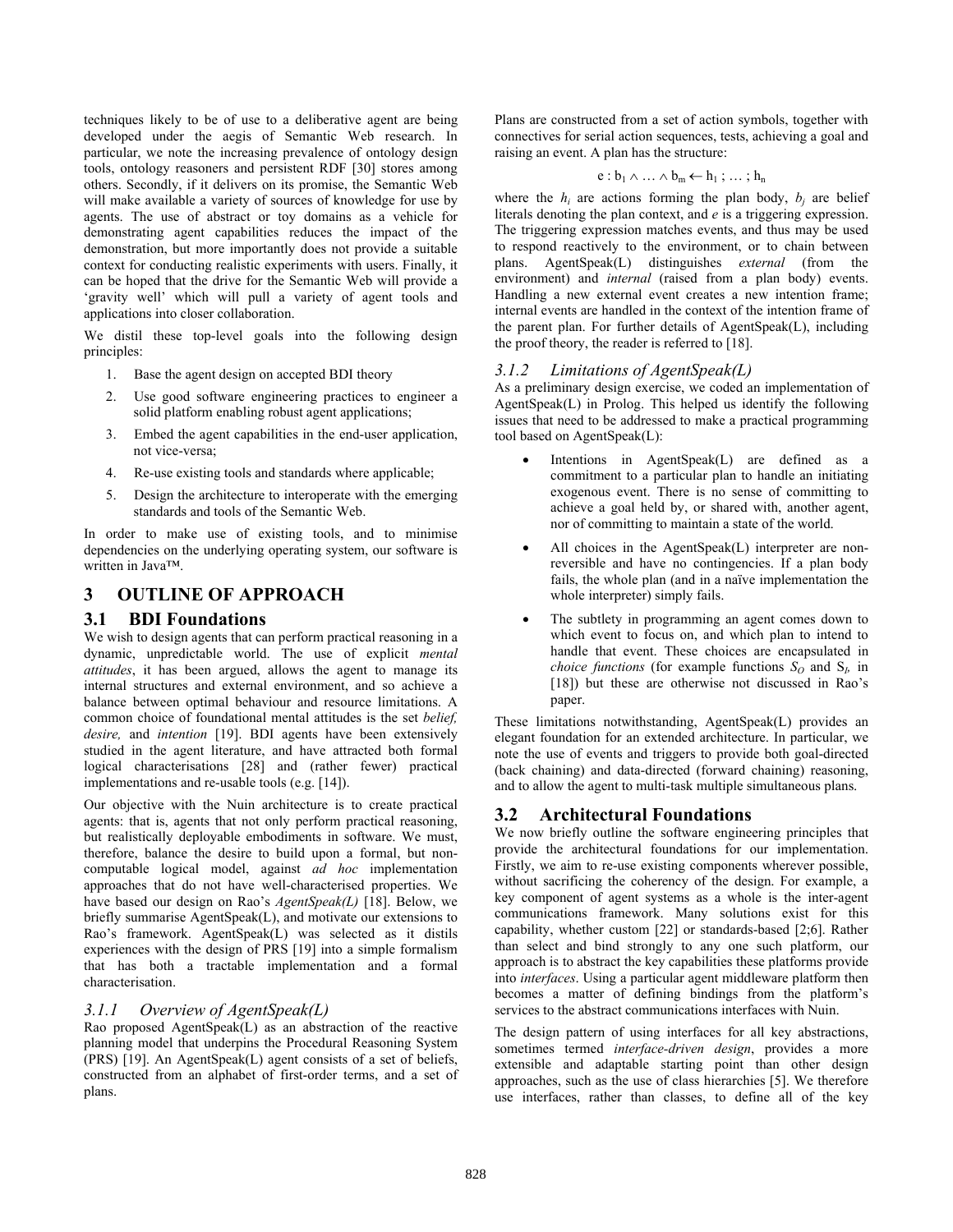abstractions in the Nuin toolkit. The *factory* design pattern [11] is then used to insulate programmers from the detailed implementations of these interfaces. To create a new object conforming to a given interface, the programmer invokes a method on the appropriate factory object rather than directly invoke the class constructor. To extend the capabilities of one of these abstractions, for example adding probabilistic weights to a logical term, the programmer defines a new set of implementations of the logical value interfaces and registers a new factory object for creating them. This addresses one of our central goals of making the platform flexible and extensible for programmers.

### **3.3 Semantic Web Foundations**

There is as yet no crisp definition of the Semantic Web, so it is difficult to be precise about what it means for an agent to be designed to operate on the Semantic Web. There are some principles, however, that are emerging:

- symbols are *uniform resource identifiers* (URI's);
- XML namespaces [23] are used to keep vocabularies of symbols from clashing accidentally;
- RDF [30] triples<sup>1</sup> are the basic foundation of knowledge representation;
- ontological information is encoded in DAML+OIL [1] or OWL [25], which extends the representational capability of the underlying RDF;
- knowledge sources are openly available and decentralised, typically using HTTP as an access mechanism.

Doubtless additional principles will continue to evolve as more Semantic Web applications are investigated and deployed.

Beyond these technology foundations, a further theme in Semantic Web processing is the "web-ness" of information resources. This is primarily a social point, though it has technical implications. Roughly, it says that information, and authority, is decentralised, sometimes put as "anyone can say anything about anything". It implies that any set of definitions or statements can be extended, and none can be considered authoritative except by consensus. In this worldview, provenance of information becomes paramount, and agents necessarily will have to deal with incomplete and contradictory information, tangled ontologies and potentially deliberate falsehoods. We do not claim that Nuin solves these problems; rather it is our intent to create a platform for exploring these issues in further research.

# **4 NUIN AGENT ARCHITECTURE**

 $\overline{a}$ 

Figure 1 shows the principal components of the Nuin architecture. The configuration of the agent itself is defined by an RDF model. Thus the only start-up parameter that an agent requires is a URL from which it can retrieve its configuration. The components from figure 1 are described in further detail in the following sections.



**Figure 1 Nuin architecture overview** 

# **4.1 Knowledge-representation model**

Nuin agents are deliberative reasoners in the tradition of firstorder logic-based inference. In this section we describe our knowledge representation formalism.

### *4.1.1 Knowledge representation vocabulary*

Knowledge structures in Nuin are composed from a vocabulary of literals: integers, reals, Booleans, strings, and symbols, together with named single-assignment variables. Ordered lists may be composed of any value, and functional terms may be composed from a symbol as functor, and zero or more arbitrary values as arguments. Two values may be unified (or fail to unify) in the standard way. Logical sentences are formed from the usual first order connectives.

An abstract syntax, using Java interfaces, provides a flexible representation, into which many surface syntaxes may be parsed. Currently implemented parsers include s-expressions (i.e. KIFlike, though not currently supporting all of KIF's definition machinery), and a Prolog-like syntax with infix operators. In addition, binary predicates are translated directly from RDF sources into the abstract syntax.

### *4.1.2 Knowledge-sources and reasoners*

Logical sentences are stored within the agent in *knowledgesources* (KS's). There is no commitment to any particular storage strategy: a KS may be stored entirely in-memory within the Java virtual machine, or may be stored in a persistent database. However, every KS is associated with at least one *reasoner*, which provides a set of abstract services for manipulating the contents of the KS. In particular, a reasoner may support the following services:

- **core services** serialisation, matching, identification, query dispatching, get meta-data;
- **backward chaining** query, query all, retry;
- **forward chaining –** add listener;
- **updateable –** assert, deny, retract.

Every KS must support the core services, noting that 'matching' denotes a simple unification pattern-match against the facts in the

<sup>1</sup> A triple is a ground tuple from a binary relation, and is the only knowledge structure that basic RDF contains.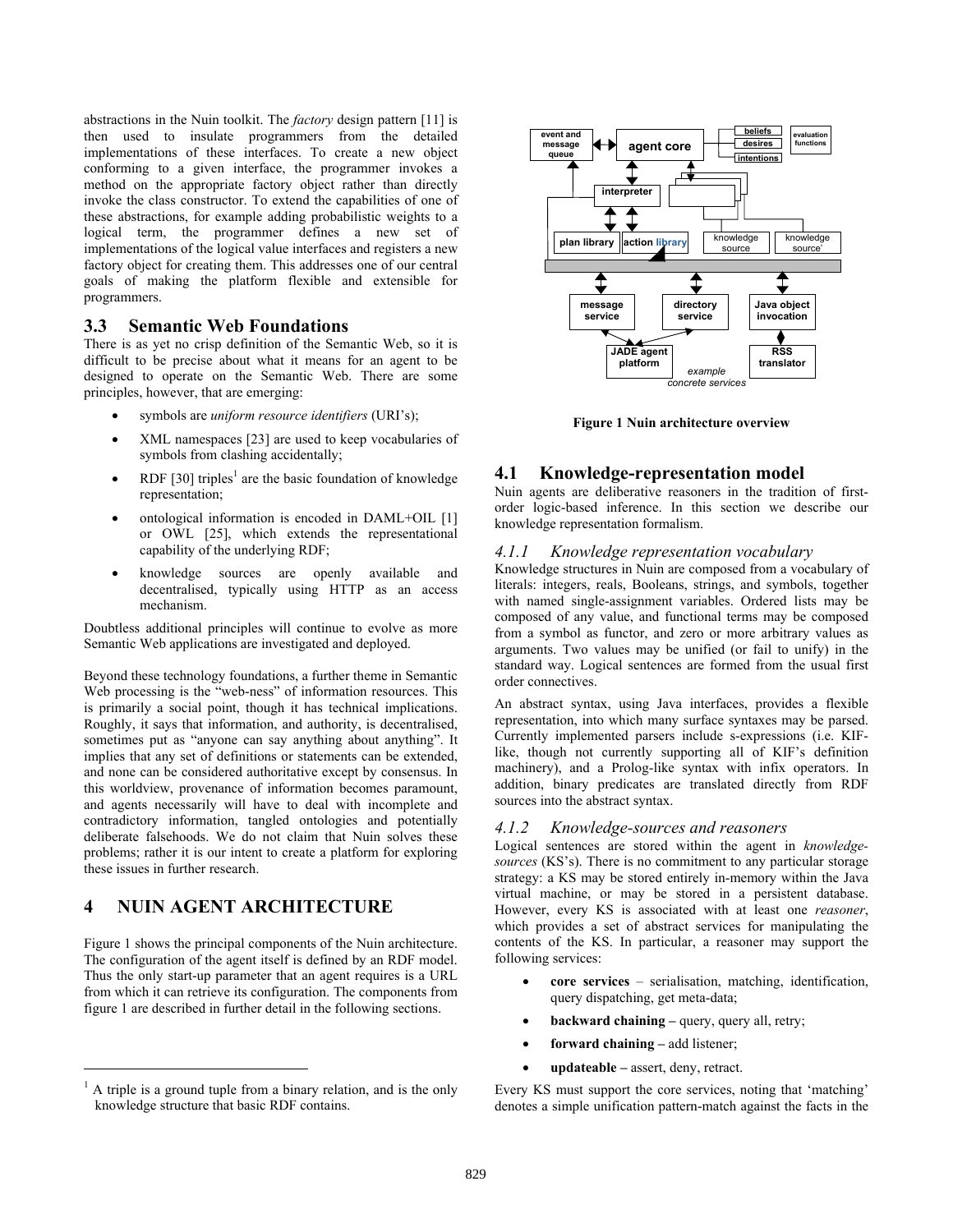KS. Other services are optional. Each of these sets of capabilities is encapsulated in a Java interface, allowing a KS to be tested at run time for the services it supports. It is also convenient to have an explicit description of the capabilities of the KS. The meta-data on a KS is an RDF model, containing statements from a predefined Nuin configuration ontology. Such explicit access to its own capabilities provides a convenient means for an agent to be able to make assertions about its own capabilities, perhaps during negotiations or in yellow-pages advertising. This self-modelling via RDF is a recurring theme in the Nuin design.

We want agents be able to compose multiple KS's when responding to queries or performing forward-chaining inferences. A similar requirement is addressed by Frank [10]. In Frank's approach, queries are routed to different reasoners by a specialpurpose reasoner named the *dispatcher*. This implies that all complex queries must be directed to the dispatcher, which then delegates the query to a specialist reasoner, perhaps based on the predicate name of the query. Our scheme is slightly different from Frank's, since we want to partition the knowledge bases (perhaps to distinguish the agent's own knowledge, from that of its acquaintances). Thus, the two KS's may contain instances of the same predicate, which are modelling entirely different things. Rather than rely on a dispatcher to direct queries to KS's, we add a *context* parameter to the standard query interface, which encapsulates a strategy for delegating queries to other KS's .

#### *4.1.3 Resource bounded reasoning*

Predicate logic is a powerful knowledge representation language, capable of a wide range of representation tasks [21]. However, first-order reasoning is computationally undecidable. Some queries will never terminate, or consume a great deal of computing resources before terminating. This has lead many researchers to define representation systems that are weaker than full first-order logic, but which are computationally more tractable. An example is *description logics* [12], which are widely used in the ontology research community.

Our view is that practical agents will need rich representations to cope with the noisy and contradictory information available on the semantic web. We will not be able to rely on computational tractability alone to provide predictable response times and reasonable performance from our agents. We have therefore decided not to restrict our agents to reasoning over description logics, but to support resource bounds on reasoning tasks. All reasoners must be able to terminate cleanly if time or other bounds are exceeded. The agent's plans must allow for contingencies arising from exceeding resource bounds.

### **4.2 Agent mental states**

Using the representations described above, we now elaborate the representation of agents' mental states. Each agent has three key state variables: *beliefs*, *desires*, and *intentions*.

**Beliefs** are modelled as sets of first-order sentences. In the current architecture, sentences do not include modal operators, so the belief modality is not represented directly. Instead, we partition the agent's knowledge sources, and label each with an implicit modality. Thus,

### $\mathbf{B}_i$  p(x) is modelled as:  $\mathbf{K}S_{\mathbf{B}_i} = p(x)$

A similar scheme is used in the user-modelling system BGP-MS [16] for representing the user's beliefs about the system, the system's beliefs about the user, etc. If sentences containing complex compositions of modal operators are commonplace in a given domain, then this representation scheme will not be sufficient. We may, in future, extend the knowledge representation to include modal operators. For the time being, however, our hypothesis is that this folding of modalities into the KS label will be sufficient for many practical applications.

**Desires** are modelled as collections of first-order sentences that represent characteristics of the world that an agent wishes to bring about, or the agent's general preferences. The agent's desires are available to the choice functions in the interpreter (below). Thus an agent's desire to be helpful, or loyal to a particular user, might influence choices that it makes. In this way, we hope in future to be able to model social attitudes of agents [4], particularly with respect to human-agent interaction.

**Intentions** model the agent's current commitment to a course of action. In AgentSpeak(L), intentions are formed when a plan is adopted in response to an exogenous event. The intention then provides a scope in which variables may be bound as plans and sub-plans are executed. We adopt a similar view. Our intentions are explicitly triggered by various conditions, and provide a computational environment for the execution of actions and subplans .

**Events** In addition to the above mental states, each agent maintains two ordered lists of events. The first models the agent's sensing of the world: all perceptions are delivered as events. The second models the agent's memory of recent percepts. This is a fixed-length chronological queue of the *N* most recent events (*N* is a positive integer from the agent's configuration). Maintaining a recent-event history allows agents to trigger behaviours on patterns of chronologically correlated events.

# **4.3 Interpreter and processing model**

We now outline the processing model for the agent. Recall that all components of our architecture are pluggable using the interfacebased programming pattern described above. Therefore, the behaviours described here may be considered the default or builtin behaviours, any of which may be extended by the programmer.

### *4.3.1 Events*

All of the agent's perceptions of the environment are delivered as events. These may be genuinely exogenous occurrences, such as a user instruction, a message from another agent, or a sensor value. Following AgentSpeak(L), endogenous events are also used as a uniform abstraction for managing control flow within the agent.

An event is represented as a logical term, denoting the event type, and optional arguments. An *event pattern* is a Boolean expression formed from event terms and the predicates *on* and *after*:

• on *E*

is true if E is a term that unifies with the term representing the most recently observed event;

• after *E* is true if E is a term that unifies with any event term in the agent's event history, or the most recent event.

Thus, moderately complex but computationally tractable triggering conditions may be straightforwardly defined.

### *4.3.2 Plans and actions*

Plans are the key abstraction defining the agent's behaviour. A plan minimally is an action expression, together with either a predicate representing its post-condition, or a triggering pattern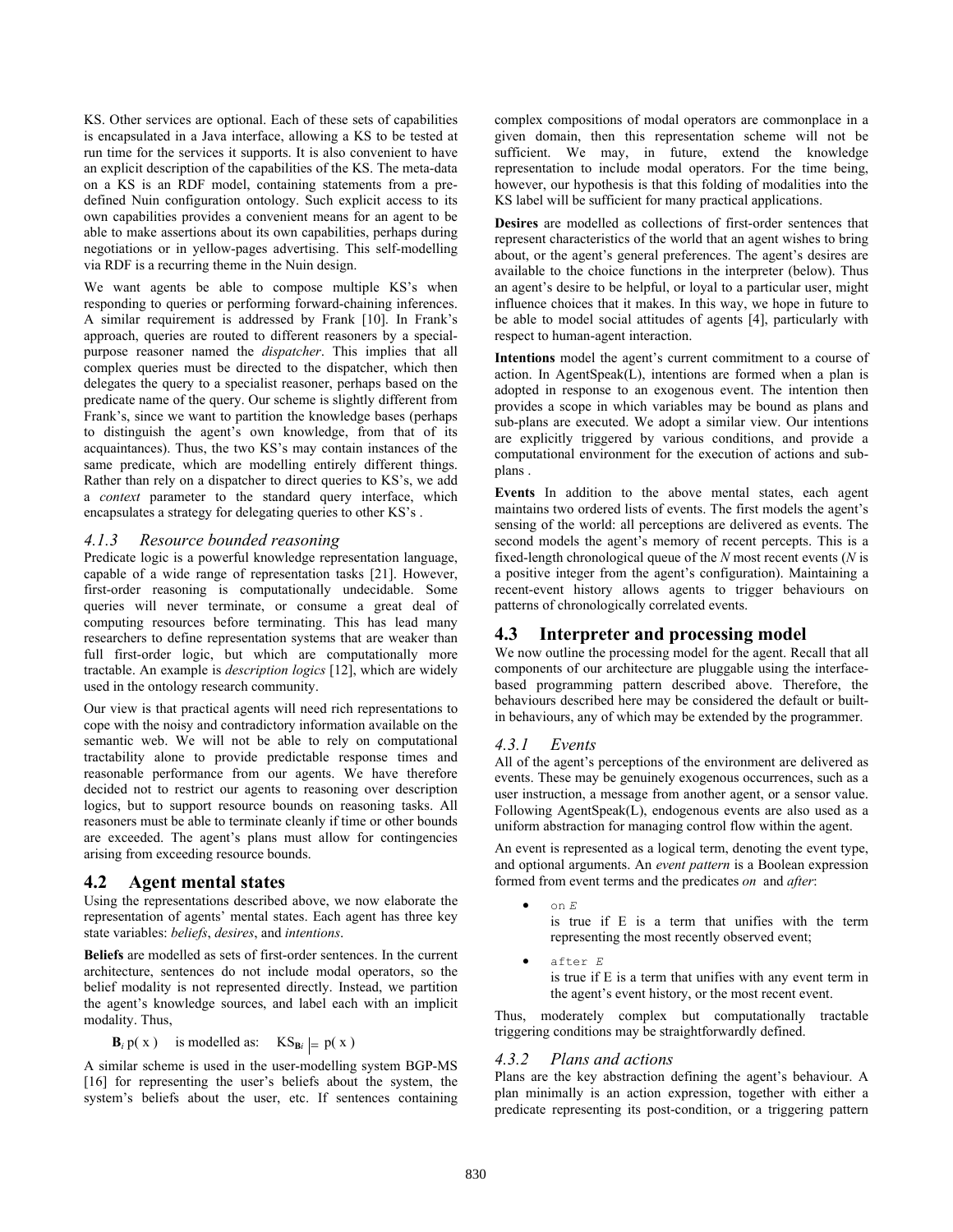representing the conditions under which the agent will perform the action expression. A plan may have both a trigger and a postcondition, but it may not have neither. In addition, a plan may be named (with a URI), take arguments, have a comment or have a priority.

Action expressions are composed from atomic *actions* and *tests*, together with operators for sequencing actions  $(\alpha \mid \alpha)$  means perform action α followed by action α'), and non-deterministic choice ( $\alpha$ ; α' means perform either action α or action α'). Nondeterministic choice records a *choice point* in the evaluation of the action expression. Choice points may be backtracked through, providing no side-effecting action has been performed. Once a side-effecting action is performed, all of the open choice points in the plan are collapsed. This is because we assume that such actions are not, in general, reversible, and therefore it is not valid for evaluation to continue down a different branch from the choice point once the external environment has changed. Each action definition determines whether that action is side-effecting or not. By default, atomic actions are assumed to be side-effecting, tests are not.

A number of standard actions are built-in to the standard script parser and interpreter. However, since each action is represented as an instance of a Java class implementing the Action interface, it is easy for the programmer to define new types of action and invoke them from the agent's script.

Due to lack of space, we can only list, but not define, some of the built-in actions. They include achieve, add intention, add desire, drop intention, assert, retract, suspend, resume and send. Tests include holds, on and after.

#### *4.3.3 Interpreter*

Each agent has one interpreter that will process the events from the agent's environment, and, in conjunction with the agent's plans and other mental states, determine the agent's behaviour. Once again, the interpreter is a configurable object, defined as a fixed interface and a default implementation providing the standard behaviours described here.

In essence, the interpreter acts similarly to the  $AgentSpeak(L)$ interpreter ([18], figure 1), and to Wooldridge's abstract agent interpreter ([28], figure 2.7). The key steps for the Nuin interpreter are shown in Figure 2 below.

At each interpreter cycle, the agent must select its focus for that time step. The first choice is whether to respond to an incoming (queued) event, or whether to continue pursuing a current intention. There is no general solution to the right choice to make at this point. Some agents will benefit from being highly *responsive*, and choosing as their focus any percept as soon as it is detected. Other agents will be better to be less *distractible* and ignore events for the sake of completing the current plan. Clearly some events will be more ignorable than others. We could fix this choice in the architecture, as some agent interpreters do. Our preference is to make this strategic decision one that agent designer should control. Therefore, the interpreter contains a scriptable *choice function* for selecting the current focus at each step. The default choice is to be responsive, and always process events in preference to current intentions.

```
while true do 
   f = select-focus(B, D, I, Ei)
   if f is new-percept
     add percept to history 
    let p^* = \text{planes-triggered}(f) if not empty p*
       for each p ∈ p* do
            add new intention-to p
     endif
   elseif f is active-intention
     let α = next action of f 
     record choice point if backtrackable(α)
     if side-effecting(α) 
       commit 
     endif
     perform α
     case 
       failed(\alpha) \rightarrow backtrack
        completed(α) → remove α from f
     endcase
   endif
endwhile
```
#### **Figure 2: Interpreter cycle**

If there is no current event in the queue, or the agent chooses not to process an available event, there is then the choice as to which intention to pursue on this iteration. There are several methods here also. The agent could choose to process the intention that it regards as most advantageous (i.e. has the highest utility), given its current beliefs. Alternatively, it could choose to employ a scheduling algorithm, such as round robin or priority ordering, to ensure that intentions are processed in a suitable order. Again, there is no general solution, so we make the intention selection function configurable.

In general, an agent is permitted to have a number of simultaneous intentions that it is pursuing. Any domain constraints on such commitments, such as being unable simultaneously to move in different directions, must be imposed by the agent designer. In effect, this changes the control structure of [28], fig 2.7, so that instead of having to decide when to *reconsider*, the agent must decide how to schedule multiple intentions.

Our percept selection function corresponds to the function  $S_{\varepsilon}$  in AgentSpeak(L). We do not need Rao's function  $S<sub>O</sub>$  since the interpreter can backtrack. One choice that must be accounted for is the agent's decision about which course of action to take to achieve a given postcondition when backward chaining. The PRS interpreter can recurse to meta-level planning (i.e. using the agent's current mental state to reason about plans to invoke). While this has a certain mathematical elegance, we feel that it may make for overly complex agent programs. Currently, where alternative plans are applicable in Nuin, plan selection effectively occurs in a Prolog-like backtracking search. We intend to add a scriptable evaluation function for selecting between alternative, valid, courses of action in a future version.

Note that in Wooldridge's abstract interpreter, there is a function *brf()* that updates the agent's beliefs given a percept. In Nuin, we delegate all revisions of the agent's mental states to actions executed by the interpreter. Thus there is no requirement to have a separate belief revision function in the interpreter loop. Plan actions include making assertions into any of the agent's KS's, adding and dropping intentions explicitly or implicitly (by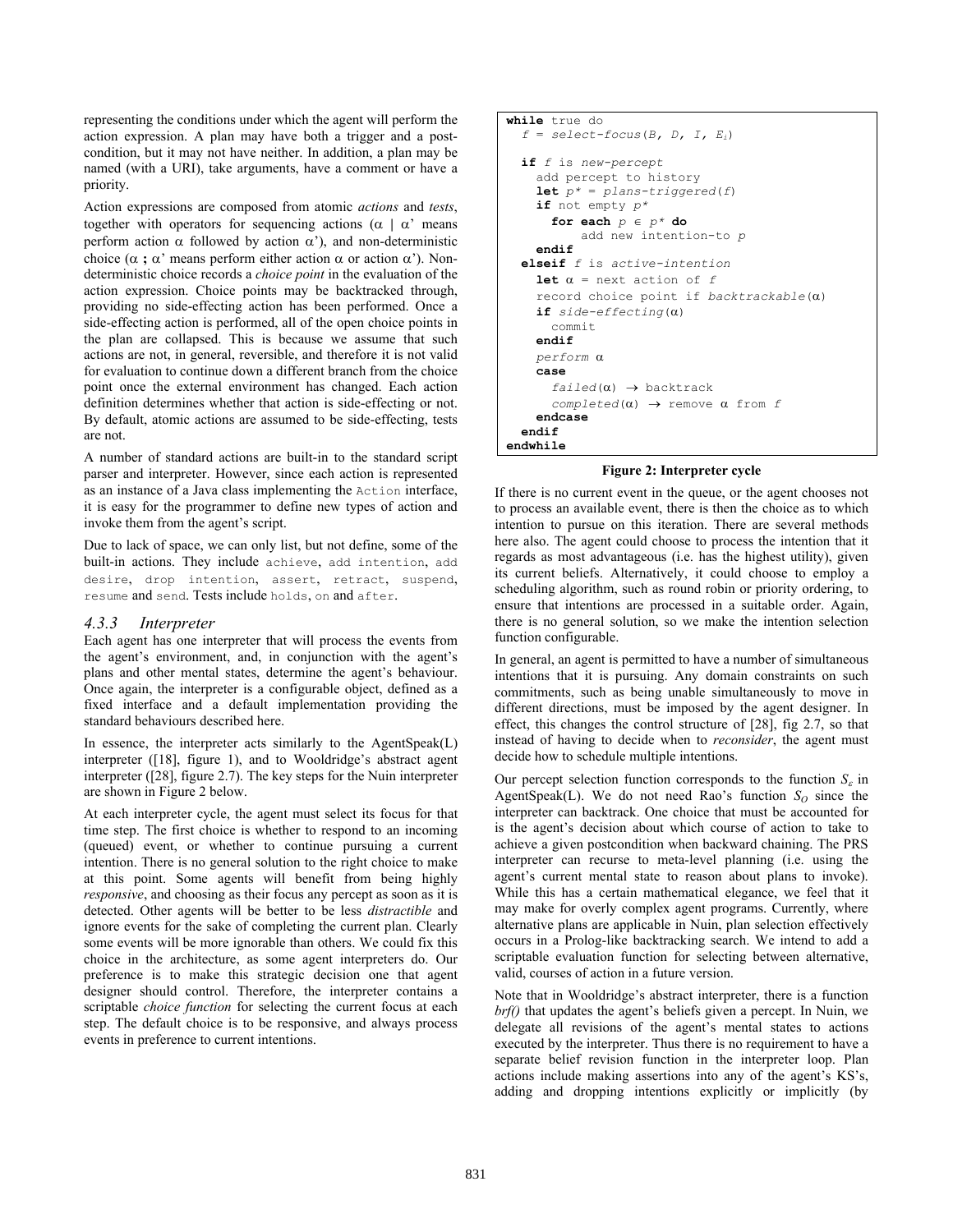attempting to achieve a given post-condition), and adding and dropping desires.

# **4.4 Operational details**

In the preceding section, we outlined the operation of the abstract interpreter. In this section, we briefly discuss some of the operational details of our platform.

### *4.4.1 Agent configuration*

Given that we have an objective to make Nuin agents highly flexible and adaptable, we must provide some means of configuring a given agent prior to its operation. Consistent with the use of semantic web technology, Nuin agent configuration is specified using an RDF model. This is typically expressed as an RDF document with a resolvable URL. The RDF document is fetched when the agent starts, and used to configure the agent's services, scripts and initial knowledge.

We have defined an ontology to represent the various configuration options an agent may take. Options from the configuration model are passed through to any objects created, allowing fine-grain control over objects' behaviour. Java reflection may also be used to directly instantiate custom elements of the agent implementation corresponding to the public interfaces (see §3.2).

Since the agent needs only the URL of the configuration model to start up, it is easy to programmatically create agents in the context of other applications. This, we believe, is more consistent with application designers' needs, rather than being forced to fit their application logic into an agent framework.

#### *4.4.2 Services*

While a single agent can be a useful abstraction in an application design, perhaps as locus for advanced user-facing affordances, the agent metaphor is perhaps most closely associated with *multiagent systems (MAS)* [26]. To participate in an ecosystem of autonomous, distributed agents, agents require access to a variety of key services. These include name resolution, messaging, migration, etc.

There are many tools available to assist with fulfilling these requirements. This is, in part, due to an increasing emphasis on distributed systems in general, encouraged by the success of the WWW. To allow the Nuin agent platform to operate in a MAS context, we want to provide our agents with access to these multiagent services. However, the plethora of competing solutions presents the problem of which to choose.

One solution would be to commit to the standards defined by FIPA [8]. While the FIPA abstract architecture (FAA) [9] does capture some of our requirements, it is not *a priori* clear that all application designers will take the FAA as the starting point for their system designs. It is clear, however, that there is extensive innovation in distributed-systems in general, some of which our agents may wish to take advantage of. For example, peer-to-peer message passing is an increasingly well-studied technology, for which a number of high-quality implementations exist.

Our solution is to identify the key underlying services that our agents rely on, and package these as abstractions that may be instantiated in different ways. We build upon the research embodied in the FAA by re-using the names and abstractions from that standard where appropriate (though we map the names to URI's *per* RDF).

We define an abstract *service* that an agent has access to. The agent also has access, via the KS, to first-order assertions about the available platform services. A general service-invocation procedure is available as one of the built-in actions in the interpreter. Furthermore, some well-known services are more closely integrated, and supported with special-purpose actions. An example is *message sending* (see below).

### *4.4.3 Interoperation with agent middleware*

The existence of the FIPA standards has encouraged the development of a number of freely available implementations of FIPA platform services (e.g. Jade [2]). Since such platforms exist precisely to provide the agent middleware services we discuss above, and given that we do not want to re-implement functionality that is already available, we aim to rely on FIPA platforms to provide the necessary platform services. Specifically, we provide *service adapters* that map between the abstract services in our architecture, and the capabilities of the host FIPA platform. In principle, this should be possible for a variety of Java-based FIPA platforms. To date, we have only investigated hosting our agents on the Jade platform.

Alternatively, it may be that some application designers will want to base their system-level architecture on interoperation standards other than the FIPA agent middleware. In a web-services deployment, interactions are typically based on HTTP message transport, with XML payloads (e.g. SOAP [24] or XML-RPC [27]). Assuming that an appropriate binding to the abstract services can be defined, there is no reason why a web-services architecture should not provide a suitable basis for multi-agent operations with Nuin. This is not something we have yet investigated, however.

# **4.5 Message passing**

The dominant metaphor for inter-agent communications is *message passing* (in contrast to, say, remote procedure call). Message passing is well suited to the view that agents have autonomous control over their own behaviour. Agent communications languages such as KQML [17] and FIPA-ACL [7] provide standard encodings for messages.

Architecturally, message passing (and its ancillary services) are just another of the abstract services that an agent designer may wish to use. However, due to the ubiquity of message-passing in agent systems, we include built-in actions that directly invoke the messaging and directory services.

### *4.5.1 Abstract messaging model*

Message is a sub-class of Event. A message has zero or more named *attributes*, corresponding to the fields of the encoded message structure. These include the to and from agent ID's, ontology, content, reply-with, etc. Note that addresses are only ever agent identifiers. Resolution of names to transport bindings (including the transport mechanism and message encoding) are handled transparently by the messaging service.

The *messaging service* provides the operations to create a new or reply message, encode and send a message, suspend until an expected message arrives and extract content sentences from incoming messages. The *directory service* provides both yellowpages and white-pages registration and name resolution operations. We currently make no assumption about the ability of directory services to federate, or perform distributed queries.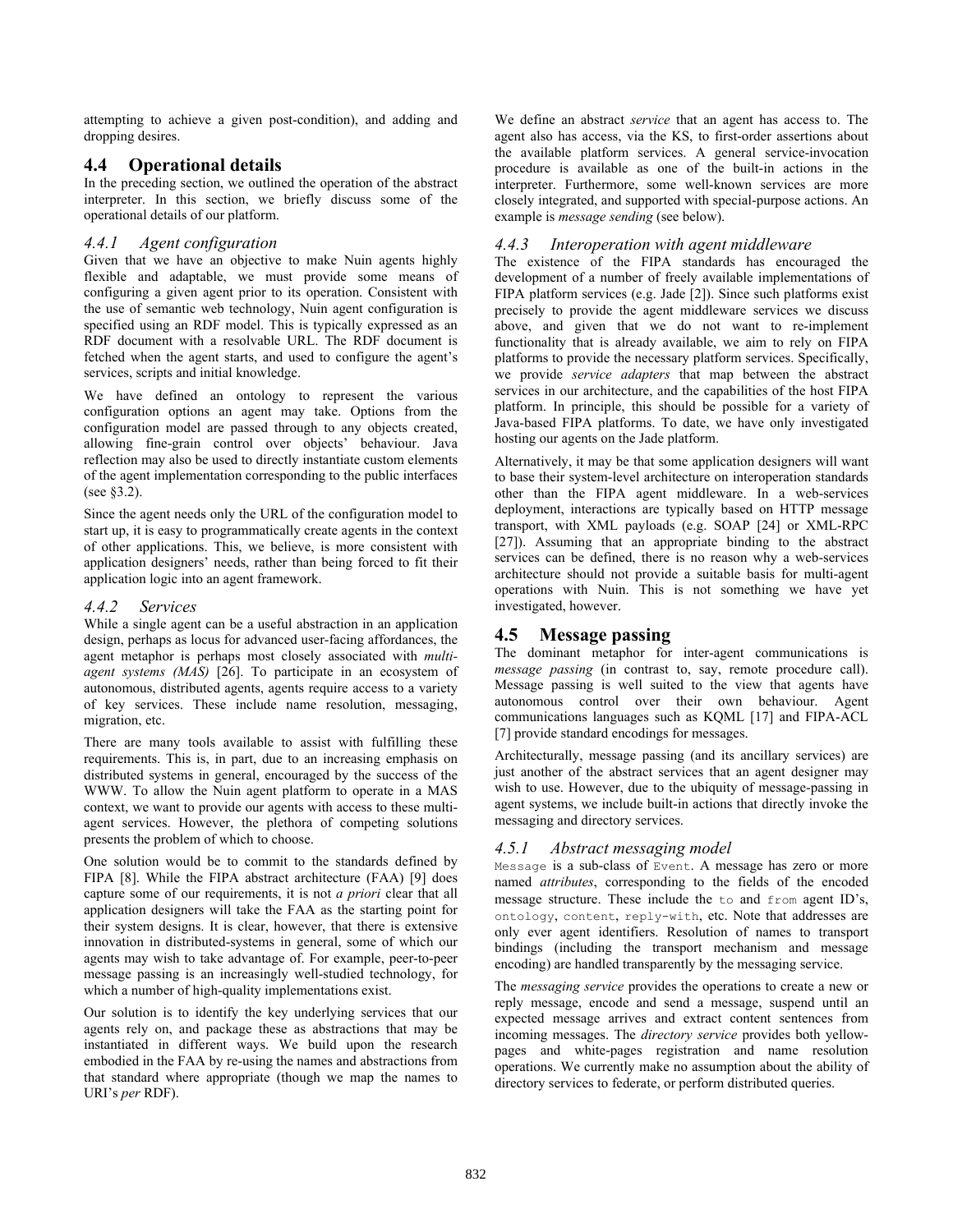The implementation of these services is largely delegated to the underlying platform (e.g. Jade), with a thin layer of adapter code to map between the two conceptual models.

Parenthetically, we note that we had to define our own ontology in DAML+OIL of the various terms in the FIPA ACL standard. We hope that FIPA will provide its own, definitive versions of these ontologies in due course.

# **4.6 Examples**

To illustrate the syntax of the default scripting language, we show in Figure 2 a translation of the example program from Rao's AgentSpeak(L) paper. Note that plans may be named or anonymous, and that all names are URI's in the default namespace, unless given explicit prefixes.

As a second, again very simple, example, Figure 3 shows a basic plan for automatically booking a restaurant table near to the theatre if the user requests the agent to book theatre tickets. This plan depends on an ontology of dining concepts, referenced by the URI prefix dining. Because these queries have a distinguished namespace, they can easily be routed to the appropriate knowledge source. As background to the plan fragment shown, a suitable DAML+OIL ontology might define an instance SpiralGateCafe to be an instance of VegetarianBistro – a sub-class of both dining:Restaurant (a class of eating establishments) and dining:Vegetarian. (a class of meat-free food providers). Thus, taxonomic reasoning is used to entail additional beliefs.

# **5 EVALUATION**

The central objective of this phase of our work is to design and build a practical toolkit for developing deliberative agents for Semantic Web applications. Our emphasis is on the higher-level behaviour of the agents, rather than infrastructure issues, and on the engineering aspects of constructing a stable, flexible and extensible platform. While this is an ongoing project, we can make a preliminary assessment of these factors by comparing the Nuin platform to related projects in this field. There are other tools that address processing information on the Semantic Web. The Jena toolkit [13] provides programmatic access to RDF sources, ontology documents, ontology reasoning and RDF query. However, Jena provides only low-level access to RDF data. The BDI metaphor and associated tools provides much higher level abstractions for defining useful end-user services that make use of RDF data. To build upon the useful tools provided by Jena, Nuin can use a Jena RDF or ontology model as a knowledge source. This provides Nuin agents access to a wide range of Semantic Web data, including RDF stored in persistent databases or remotely accessed via HTTP.

Huber's JAM [14] is a Java re-implementation of the U.Michigan C++ implementation of PRS. JAM is therefore BDI-based. It does not, however, address Semantic Web reasoning, nor does it integrate with agent middleware platforms (JAM's design predates both FIPA and the emergence of the Semantic Web). We claim that we also have a coherent BDI implementation, grounded in BDI theory, but that our implementation significantly more flexible and extensible than JAM. To illustrate this, consider adding defining an agent that handles RSS [20] data streams. RSS is an asynchronously updated series of meta-data descriptions, each of which describes a publication event. RSS descriptions are

```
use default <http://hpl.hpl.com/nuin-demo#>. 
plan 
     trigger 
          on location( waste, ?x ) 
     do 
          holds location( robot, ?x ) && 
               location( bin, ?y );
          perform pick( waste ); 
         achieve location( robot, ?y );
          perform drop( waste ) 
end. 
plan move1 
     postcondition 
          location( robot, ?x ) 
     do 
          holds location( robot, ?x ) 
    end. 
plan move2 
     postcondition 
          location( robot, ?x ) 
     do 
          holds location( robot, ?y ) && 
               not ?x == ?y & g adjacent( ?y, ?z ) && 
                not location( car, ?z ); 
          perform move( ?y, ?z ); 
          achieve location( robot, ?x ) 
end.
```
**Figure 3: simple robot navigation example (from [18])** 

```
plan bookRestaurant 
   trigger on bookTheatre( ?t, ?d, ?n ) 
   do 
     holds for some business(?r) 
       holds 
          rdf:type( ?r, dining:Restaurant ) && 
          rdf:type( ?r, dining:Vegetarian ) && 
          nearTo( ?t, ?r ) in mapDistances; 
       invoke bookTable( ?r, ?d, ?n ) 
     end; 
     println "Booked ?r on ?d for ?n people" 
end.
```
#### **Figure 4: Plan for booking a restaurant**

encoded in RDF. It is not clear how to integrate RSS handling into JAM's architecture without significant programming. In Nuin, we would define an RSS service, that would place an event into the interpreter's input queue when an RSS item is updated. The event could either contain the RSS item data, or just a URI for retrieving the data from an RDF KS. Forward-chaining plans would trigger on these events allowing the agent to respond appropriately.

Currently available FIPA platforms generally do not provide sophisticated reasoning capabilities. JADE, for example, allows agent designers to code agent behaviours using forward production rules, finite state machines, or as custom Java classes. While useful, these tools do not correspond to a developed agent theory such as BDI. If the agent designer wishes to define an agent that can be delegated goals by a user, there is no built-in knowledge representation in Jade that would assist directly to do so. The FIPA platforms do have significant strengths in providing and managing infrastructure services. Nuin makes use of these services by supporting service adapters modelled on the FIPA Abstract Architecture.